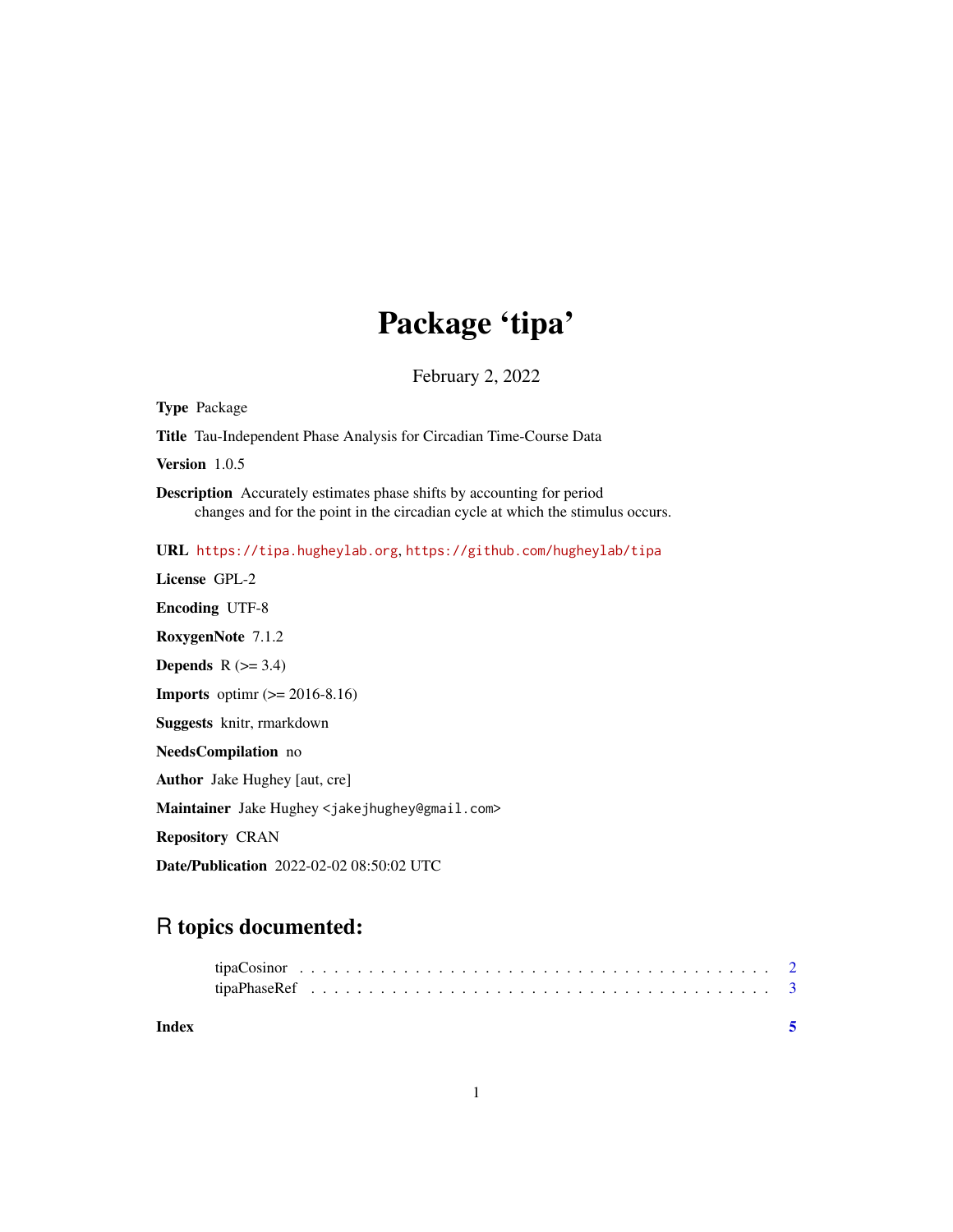<span id="page-1-1"></span><span id="page-1-0"></span>tipaCosinor *Use cosinor regression to estimate the phase shift induced by a stimulus during a circadian time-course.*

#### Description

Calculate the phase shift based on fitting sine curves to waveform data before and after the stimulus, accounting for possible period changes and for the point in the circadian cycle at which the stimulus occurred. This function will work best for measurements whose rhythms are approximately sinusoidal, or at least smoothly increasing and decreasing. If your data are not sinusoidal, you can first define the phase reference points and then use [tipaPhaseRef\(\)](#page-2-1).

#### Usage

```
tipaCosinor(
  time,
  y,
  stimOnset,
  stimDuration = 0,
  periodGuess = 24,
  trend = TRUE,shortcut = TRUE
)
```
#### Arguments

| time         | Vector of time values for the full time-course.                                                                                                                                                                                                         |
|--------------|---------------------------------------------------------------------------------------------------------------------------------------------------------------------------------------------------------------------------------------------------------|
| У            | Vector of measurements (e.g., bioluminescence) for the full time-course.                                                                                                                                                                                |
| stimOnset    | Time at which the stimulus started.                                                                                                                                                                                                                     |
| stimDuration | Duration of the stimulus and any transients. Data between stimonset and<br>stimOnset + stimDuration will be ignored.                                                                                                                                    |
| periodGuess  | Approximate period of the oscillations (in the same units used in time), used as<br>initial value in fitting the sine curves.                                                                                                                           |
| trend        | Model a long-term trend in the cosinor fit for each epoch. Uses a natural cubic<br>spline with 4 degrees of freedom. It is strongly recommended to keep as TRUE.<br>If set to FALSE, the function may give an error or give completely invalid results. |
| shortcut     | Calculate phase shift using the standard TIPA procedure or using a shortcut<br>based on the phases of the sine curve fits. The two methods give exactly the<br>same result.                                                                             |

#### Value

A list.

phaseShift Estimated phase shift in circadian hours. Negative values correspond to a delay, positive values an advance.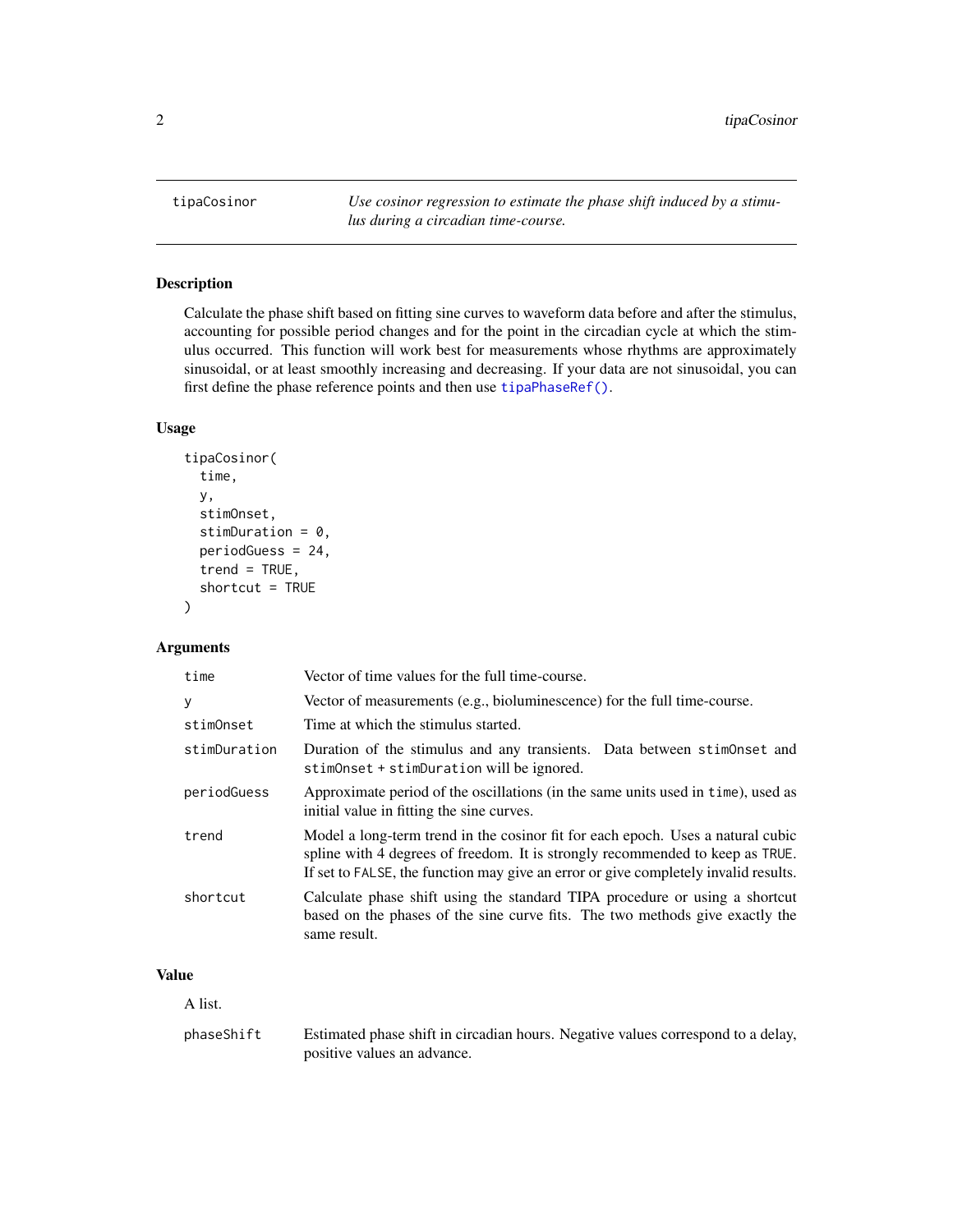<span id="page-2-0"></span>epochInfo Dataframe containing information about the sine curve fits for each epoch: period (in the same units used in time), phase (in radians), and root mean square error (in the same units as  $y$ ). If the RMS errors pre-stimulus and post-stimulus are substantially different, then the stimulus may have induced a change in the waveform and thus phase shift estimates may be invalid.

#### See Also

[tipaPhaseRef\(\)](#page-2-1)

#### Examples

```
# Time-course data from multiple (simulated) experiments
getTimecourseFile = function() {
  system.file('extdata', 'timecourses.csv', package = 'tipa')}
df = read.csv(getTimecourseFile(), stringsAsFactors = FALSE)
resultList = lapply(sort(unique(df$expId)), function(ii) {
 time = df$time[df$expId == ii]
 y = df$intensity[df$expId == ii]
 tipaCosinor(time, y, stimOnset = 0)))
phaseShifts = sapply(resultList, function(r) r$phaseShift)
```
<span id="page-2-1"></span>

| tipaPhaseRef | Use phase reference points to estimate the phase shift induced by a |
|--------------|---------------------------------------------------------------------|
|              | stimulus during a circadian time-course.                            |

#### Description

Calculate the phase shift based on the times of a phase reference point (e.g., onset of activity), accounting for possible period changes and for the point in the circadian cycle at which the stimulus occurred. If the rhythms of the measurement are approximately sinusoidal, it is recommended to instead use [tipaCosinor\(\)](#page-1-1).

#### Usage

```
tipaPhaseRef(phaseRefTimes, stimOnset, stimDuration = 0, period = NULL)
```
#### Arguments

| phaseRefTimes Vector of times of the chosen phase reference point.                                                                |  |  |
|-----------------------------------------------------------------------------------------------------------------------------------|--|--|
| stimOnset Time at which the stimulus started.                                                                                     |  |  |
| stimDuration Duration of the stimulus and any transients. Data between stimOnset and<br>stimOnset + stimDuration will be ignored. |  |  |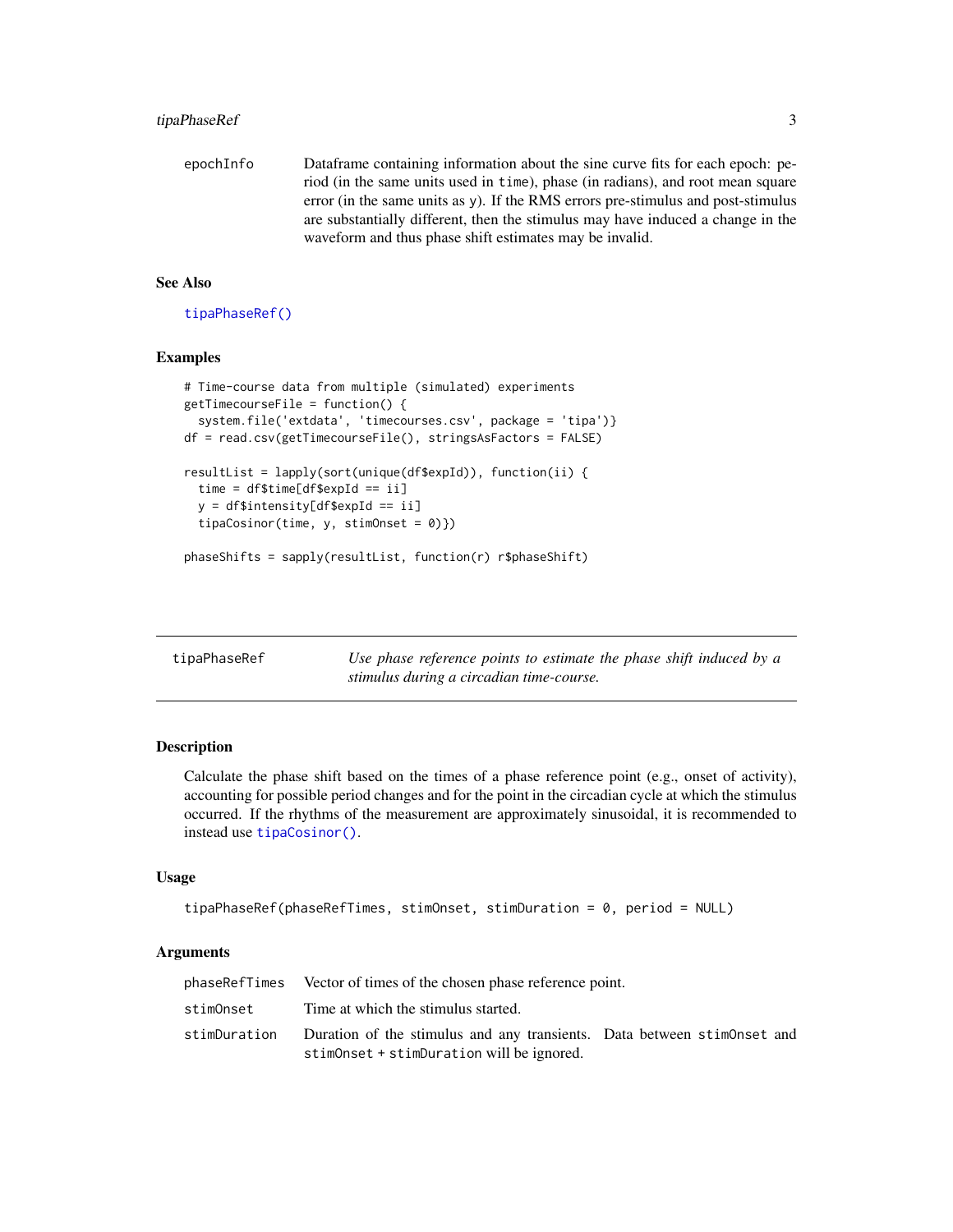<span id="page-3-0"></span>

| period       | Optional list with elements "pre" and "post" corresponding to the period of the<br>oscillations prior to and subsequent to the stimulus. If not supplied, the periods<br>for pre- and post-stimulus are calculated as the mean time between occurrences<br>of the phase reference point within the respective epoch. Using this argument is<br>not recommended. |
|--------------|-----------------------------------------------------------------------------------------------------------------------------------------------------------------------------------------------------------------------------------------------------------------------------------------------------------------------------------------------------------------|
| <b>Value</b> |                                                                                                                                                                                                                                                                                                                                                                 |
| A list.      |                                                                                                                                                                                                                                                                                                                                                                 |
| phaseShift   | Estimated phase shift in circadian hours. Negative values indicate a delay, posi-<br>tive values an advance.                                                                                                                                                                                                                                                    |

### See Also

[tipaCosinor\(\)](#page-1-1)

#### Examples

```
# Peak times of bioluminescence (in hours)
phaseRefTimes = c(-75.5, -51.5, -27.4, -3.8,
                  20.5, 42.4, 65.5, 88.0)
result = tipaPhaseRef(phaseRefTimes, stimOnset = 0)
# Data from multiple (simulated) experiments
getExtrFile = function() {
 system.file('extdata', 'phaseRefTimes.csv', package = 'tipa')}
getStimFile = function() {
 system.file('extdata', 'stimOnsets.csv', package = 'tipa')}
extrDf = read.csv(getExtrFile(), stringsAsFactors = FALSE)
stimDf = read.csv(getStimFile(), stringsAsFactors = FALSE)
resultList = lapply(stimDf$expId, function(ii) {
 phaseRefTimes = extrDf$phaseRefTime[extrDf$expId == ii]
 stimOnset = stimDf$stimOnset[stimDf$expId == ii]
 tipaPhaseRef(phaseRefTimes, stimOnset)})
phaseShifts = sapply(resultList, function(r) r$phaseShift)
```
epochInfo data.frame containing estimated period for each epoch.